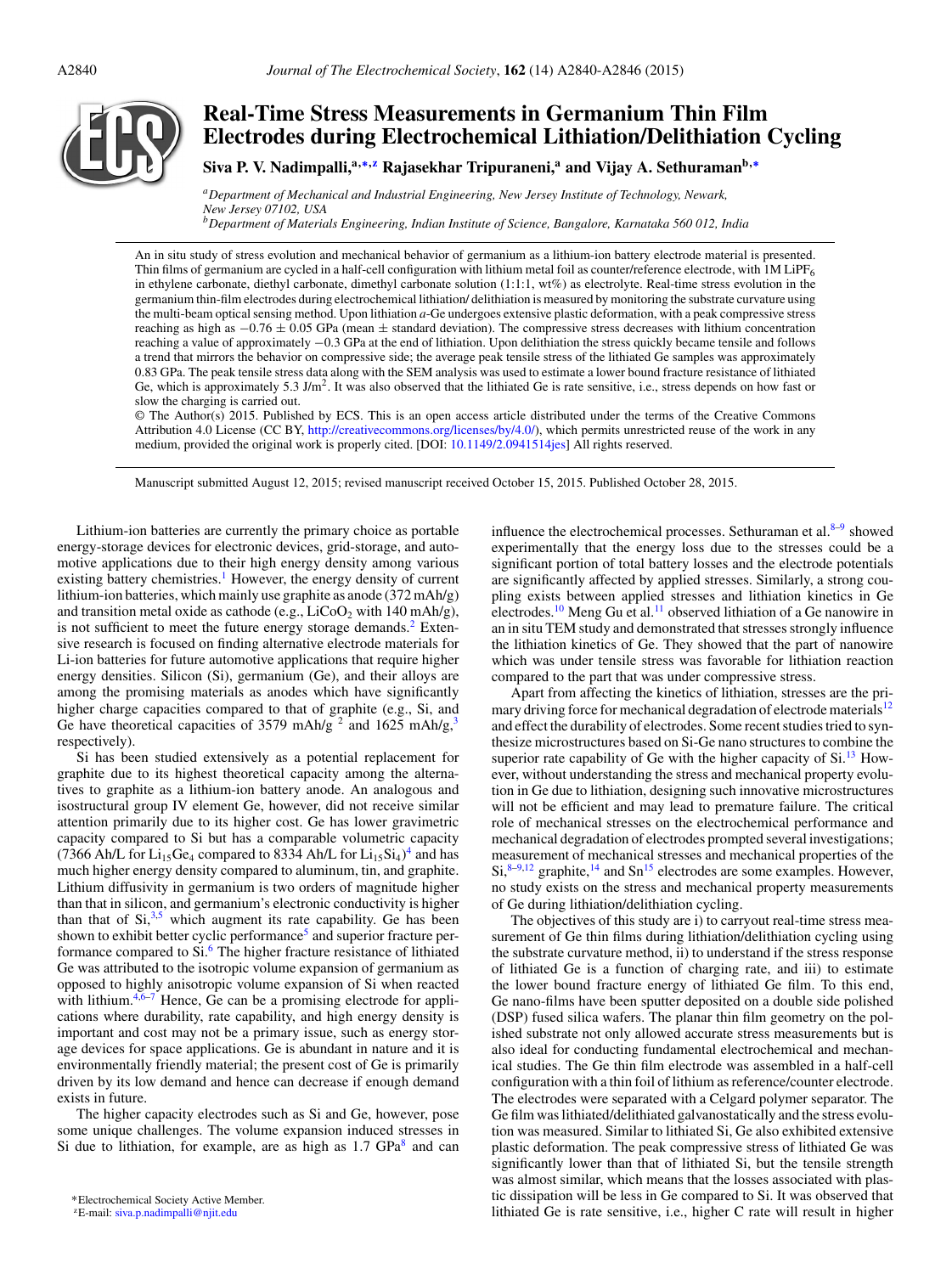stress. Measured tensile stress was used in conjunction with the scanning electron microscopy (SEM) of the lithiated Ge film surface to estimate a lower bound fracture energy of the lithiated Ge film.

#### **Experimental**

*Ge thin film electrode and electrochemical cell preparation.—* Electrodes were prepared by sputter depositing 5 nm of titanium (Ti), 200 nm of copper (Cu), and 100 nm of Ge films on 2-inch double-side polished fused silica substrates ( $525 \mu m$  thick, and  $50.8 \mu m$  diameter). The Ge target was 99.999% pure with n-type doping. A schematic of different layers and their thickness is shown in Fig. [1a](#page-1-0) (inset). The role of the fused silica (or  $SiO<sub>2</sub>$  glass) substrate is to serve as an elastic substrate for the purposes of curvature measurements, and it does not participate in electrochemical reactions. The Ti layer acts as an adhesion layer between the  $SiO<sub>2</sub>$  substrate and the Cu film, which serves as the current collector. The films were deposited by RF-magnetron sputtering at a working pressure of less than 3 mTorr Ar while the base pressure before introducing the Ar gas was 4.4×10−<sup>6</sup> Torr. To minimize the thickness variations due to the relative position of gun and sample, the sample substrate was rotated during the deposition process. The sample substrate was cooled during the deposition process to minimize temperature rise and the associated residual stresses in the film. The residual stresses in Ge film was measured during sputter deposition using a sputter chamber equipped with substrate curvature measurement apparatus. Ge thin-films sputter deposited under these conditions are known to be amorphous.<sup>5</sup> In order to test this, Raman spectra were obtained on the sputter-deposited Ge thin films using a LabRAM scope (Horiba Scientific) with an Ar laser ( $\lambda = 532$  nm, 1 mW power) as the excitation source and are compared to that obtained on polycrystalline Ge pellets. The broad peak, in Fig. [1c,](#page-1-0) of sputtered Ge film confirms that the sputter deposited film is indeed amorphous. Planar thin film geometry without binder, shown in Fig. [1a,](#page-1-0) eliminates assumptions and complexities associated with the composite behavior; hence, this thin film configuration provides ideal conditions for measuring stress and other fundamental mechanical properties of lithiated germanium.

The electrochemical cell used in the experiments is illustrated schematically in Fig. [1a.](#page-1-0) The cell was assembled and tested in an argon-filled glove box (maintained at 25◦C and with less than 0.1 ppm of  $O_2$  and  $H_2O$ ). The Ge film was used as the working electrode and a lithium metal foil was used as the reference and counter electrode. The electrodes were separated by a Celgard polymer separator. 1 M LiPF<sub>6</sub> in 1:1:1 ratio (by wt%) of ethylene carbonate (EC): diethyl carbonate (DEC): dimethyl carbonate (DMC) was used as the electrolyte. While the separator, lithium foil, and the Ge film stay submerged in the electrolyte, the top (reflecting) surface of the silica substrate remained above the electrolyte, which eliminates the optical complexities associated with the laser beam going through the electrolyte. A glass window ensured that the cell is sealed (and the composition of the electrolyte is preserved for the duration of the experiment).

*In situ measurement of stress in Ge thin film during lithiation.—* Stress evolution in the amorphous Ge (*a*-Ge) films during lithiation and delithiation was measured by monitoring the substrate curvature with the MOS setup (k-Space Associates, Dexter, MI) illustrated in Fig. [1a.](#page-1-0) The system consists of a laser source that generates a single focused beam, two etalons, whose rotation axes are arranged orthogonally to each other in order to generate a  $2\times 2$  array of beams, and a CCD camera to capture the reflected beam-array from the sample surface. The relative change in the distance between the laser spots on the CCD screen gives the sample curvature, κ, as

<span id="page-1-1"></span>
$$
\kappa = \frac{\cos \phi}{2L} \left\{ \frac{D - D_o}{D_o} \right\} \tag{1}
$$

Where *D* is the distance between the laser spots and  $D<sub>o</sub>$  is its initial value.  $\phi$  is the reflection angle of the beam, and *L* is the optical

<span id="page-1-0"></span>

**Figure 1.** (a) Schematic of experimental setup and electrochemical cell; the inset shows details of thin film layers, and (b) shows the definition of various parameters used in Eqs. [1](#page-1-1) and [2](#page-1-2) to measure curvature and stress. (c) Comparison of Raman spectra of sputter-deposited Ge thin films and polycrystalline (or Bulk) Ge. The broad peak of sputter-deposited film indicates that it is amorphous.

path length from sample to the CCD camera, see Fig. [1b.](#page-1-0) The factor *cos*φ/2*L*, known as mirror constant, is specific to a setup and is obtained by calibrating the system in Fig. [1a](#page-1-0) with a reference mirror of known curvature in the sample plane. The  $2\times 2$  array of reflected spots enables curvature measurement in two orthogonal directions. The biaxial film stress is related to substrate curvature through the Stoney equation $16,17$  $16,17$ 

<span id="page-1-2"></span>
$$
\sigma = \sigma_r + \frac{E_s t_s^2 \kappa}{6t_f (1 - v_s)}
$$
 [2]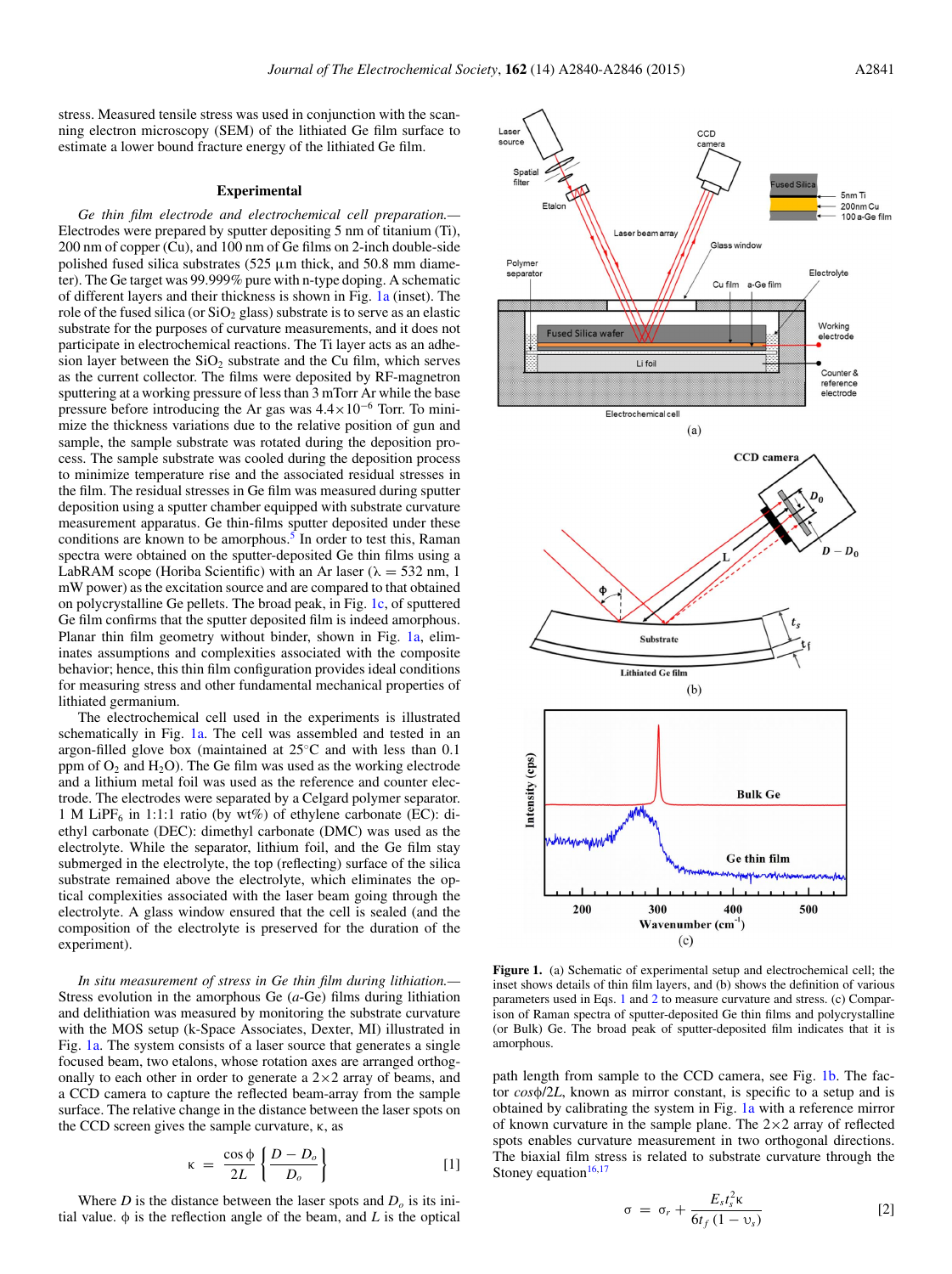where  $\sigma_r$  is residual stress in the film due to sputter deposition.  $E_s$ , υ*s*, and *ts* are Young's modulus, Poisson ratio, and thickness of the substrate, respectively. The  $t_f$  is the film thickness of Ge which evolves continuously during lithiation and delithiation processes. Although there are no direct well controlled experiments on volume expansion measurements of lithiated Ge, measurement on Ge nanoparticles by transmission-electron microscopy studies revealed an approximate first order estimate; Liang et al.<sup>6</sup> reported a 260% increase in volume of spherical Ge nanoparticles upon full lithiation. A similar expansion was later confirmed in studies on Ge nanowires by Gu et al.<sup>11</sup> Beaulieu et al*.* [18](#page-6-17) conducted a controlled in situ thickness (and volume) evolution measurements with atomic force microscopy and showed that the thickness (and volume) of several anode materials (including Si which is isostructural to Ge) increases linearly with the state of charge (SOC). Hence, a linear variation of thickness with SOC during lithiation is assumed for Ge. The resulting equation for film-thickness as a function of SOC in Ge is given as

<span id="page-2-0"></span>
$$
t_f = t_f^o \ (1 + 2.6z)
$$
 [3]

where  $t_f^o$  is the initial film thickness, *z* is SOC which varies between 0 and 1;  $z = 1$  corresponds to a capacity of 1625 mAh/g and a volumetric strain of  $2.6<sup>6</sup>$  $2.6<sup>6</sup>$  $2.6<sup>6</sup>$  It should be noted that the Eq. [2](#page-1-2) is valid despite the changes in the thickness of the Ge film as per Eq. [3](#page-2-0) during electrochemical cycling; according to Freund and Suresh,<sup>16</sup> the error caused by Eq. [2](#page-1-2) in the present case due to thickness changes of Ge is less than 0.04%, which is negligible.

*Electrochemical measurements.—* Electrochemical experiments were carried out using a Solartron 1470 E potentiostat; cyclic voltammetry experiments were carried at a scan rate of 0.5 mV/s between 1.2 V and 0.05 V vs. Li/Li<sup>+</sup>. For stress measurements, the Ge thinfilm electrodes were lithiated galvanostatically at  $5 \mu A/cm^2$  with a lower cutoff potential of  $0.05$  V vs. Li/Li<sup>+</sup>, delithiated at the same current density with an upper cutoff potential of  $1.2$  V vs. Li/Li<sup>+</sup>. The cells were kept at open circuit for one minute between any two consecutive galvanostatic steps. Some of the cells were interrupted after one, three, and six lithiation/delithiation cycles; the samples were harvested, rinsed with dimethyl carbonate, and transported from inside the glove compartment to the SEM chamber in an argon-filled airtight container for SEM analysis. Care was taken to minimize the exposure of the samples to ambient atmosphere during this transfer. Some samples were subjected to multiple lithiation/delithiation cycles in order to measure the stress evolution in the Ge electrode beyond the first cycle and a few of them were lithiated to 0.005 V vs*.* Li/Li<sup>+</sup> to see if the phase changes (such as the formation of a crystalline  $Li<sub>15</sub>Ge<sub>4</sub>$  phase reported to occur at potentials below 50 mV) have any effect on stress evolution. In order to understand the strain-rate sensitivity of the lithiated Ge, some of the electrodes were subjected to different current densities (0.5, 5, 50  $\mu$ A/cm<sup>2</sup>) at a given capacity during lithiation and corresponding stress response was recorded. Based on the lithium-diffusivity values,  $1.5 \times 10^{-10}$  cm<sup>2</sup>/s reported in the literature, $5$  the current densities are chosen such that they do not induce significant concentration/stress gradients in the film.

### **Results and Discussion**

*Stress and potential evolution in Ge thin films during lithiation/delithiation.—* Figure [2](#page-2-1) shows the cyclic voltammogram (CV) data corresponding to the first 3 cycles obtained on the sputter deposited *a-*Ge thin-film electrodes. The sharp peak observed at ca. 600 mV in the first cycle, which diminished during the subsequent cycles, can be attributed to the formation of the solid-electrolyteinterphase (SEI) layer; besides this, a prominent peak appears at 110 mV during first lithiation which corresponds to the lithium insertion into Ge. This peak shifted to ca.  $125 \text{ mV}$  in the subsequent cycles. A broad peak was observed during delithiation at ca. 430 mV which can be attributed to the extraction of lithium from Ge. These observations are consistent with the CVs reported on sputter deposited amorphous Ge films. $3,5$  $3,5$ 

<span id="page-2-1"></span>

**Figure 2.** First three cycles from a cyclic voltammogram on a thin-film Ge electrode in 1M LiPF<sub>6</sub> in EC:DEC:DMC  $(1:1:1, wt\%)$  at a scan rate of 0.5 mV/s.

Figures [3a](#page-3-0) and [3b](#page-3-0) show the potential and stress evolution, respectively, as a function of capacity in Ge films during galvanostatic lithiation/delithiation at  $5 \mu A/cm^2$  (which corresponds to C/17.5 rate). The red and black curves in Fig. [3](#page-3-0) indicate measurements from two different samples lithiated to different lower cutoff potential values: 5 mV and 50 mV, respectively. The open circuit potential of the cell prior to the initial lithiation was  $2.8 \text{ V}$  vs. Li/Li<sup>+</sup>, and as soon as the current was applied the potential dropped sharply to ca. 0.75 or 0.65 V vs. Li/Li<sup>+</sup>; it decreases gradually to  $0.05$  V vs. Li/Li<sup>+</sup> or  $0.005$ V vs. Li/Li<sup>+</sup> thereafter. It can be noted, from Fig. [4a](#page-4-0) which depicts the potential evolution for three lithiation/delithiation cycles that the small plateau in potential at 0.75 V vs. Li/Li<sup>+</sup> was only observed in the first cycle. Hence, it can be attributed to solid electrolyte interphase (SEI) formation, which is consistent with the observation of Laforge et al.<sup>[5](#page-6-4)</sup> and Graetz et al.<sup>19</sup> Absence of any distinct constant potential regions in the potential curve suggests that there were no two-phase regions in the film during alloying (lithiation/delithiation) process and the addition of Li to amorphous Ge results in amorphous  $Li<sub>x</sub>Ge$  alloy, consistent with Laforge et al*.*; [5](#page-6-4) although Laforge et al*.* [5](#page-6-4) claim that there may be some domains of crystalized phases but the films consist of predominantly amorphous regions.

During lithiation, the substrate constrains the Ge film from in-plane (x-y plane) expansion, resulting in equi-biaxial compressive stress (indicated with a negative sign) in the film, Fig.  $3b$ ; the film can expand in the out-of-plane (z) direction only. Note that the stress curve starts at a value of −0.13 GPa which is the residual stress in Ge film due to deposition process. Initially, the compressive stress increases linearly with lithiation, which corresponds to the elastic response of the film, and becomes non-linear at approximately 110 mAh/g, indicating the onset of plastic flow of lithiated Ge. The stress reaches a peak value of −0.76 GPa at 135 mAh/g and decreases to −0.4 GPa at 600 mAh/g. Subsequent lithiation appears to result in only small changes in stress, gradually decreasing to about  $-0.23$  or  $-0.3$  GPa at a capacity of 1500 mAh/g. However, a distinct stress signature corresponding to the phase change associated with the amorphous  $Li<sub>x</sub>Ge$  transforming in to a crystalline  $Li<sub>15</sub>Ge<sub>4</sub>$  can be observed in the film lithitated to below 50 mV vs. Li/Li<sup>+</sup> potential. It appears, from inset showed in Fig. [3b,](#page-3-0) that the stress increases if lithiated beyond 50 mV which is an indication that the newly formed phases are relatively stronger (i.e., they can sustain slightly higher stress levels) than the amorphous phase that existed at 50 mV vs. Li/Li<sup>+</sup> potential. Upon delithiation (see Fig. [3b\)](#page-3-0) the stress changes rapidly and becomes tensile with a small change in capacity of ∼100 mAh/g, which represents elastic unloading-reloading of the film. Upon subsequent delithiation, the film begins to flow plastically in tension at a tensile stress of about 0.4 GPa. The film continues to flow plastically at a tensile stress of 0.5 GPa for the significant portion of delithiation and the stress begins to increase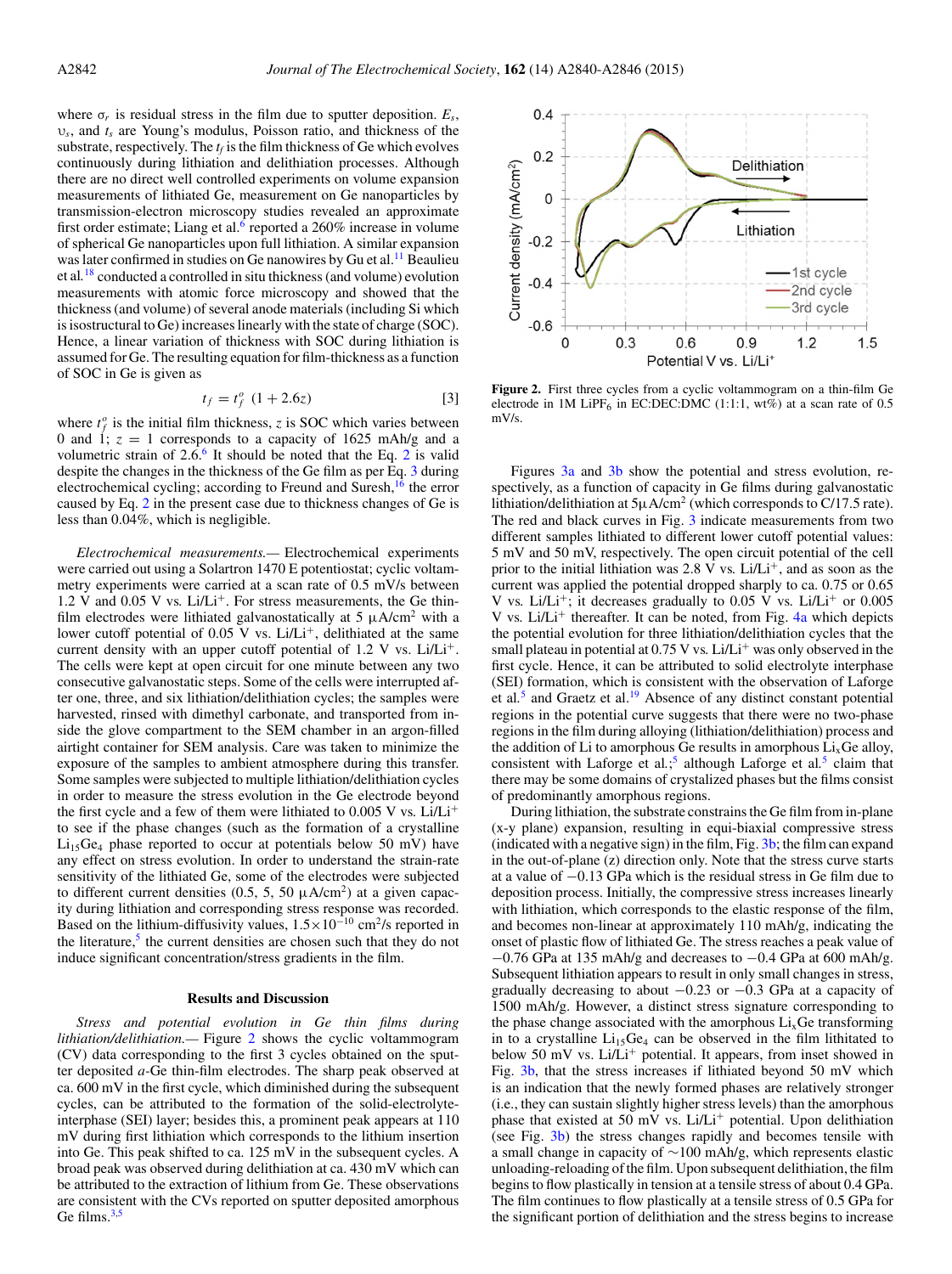<span id="page-3-0"></span>

**Figure 3.** (a) Potential and (b) stress evolution as a function of capacity in Ge films during galvanostatic lithiation/delithiation at 5  $\mu$ A/cm<sup>2</sup> (which corresponds to C/17.5 rate in the current experiments). The two curves in the figures correspond to data from two different samples. The red curve represent the sample with a cut off potential of  $5 \text{ mV}$  vs  $\text{Li/Li}^+$ and the black represents the sample with a cut off potential of 50 mV vs  $Li/Li^{+}$ . The inset shows that the stress versus capacity curve shows a distinct feature when lithiated below 50 mV corresponding to a phase change from amorphous Ge to crystalline  $Li<sub>15</sub>Ge<sub>4</sub> phase.$ 

at a capacity of 600 mAh/g, which mirrors a similar decrease during lithiation between 150 and 600 mAh/g. This behavior was consistent both qualitatively and quantitatively among several samples. Although no studies exist currently on the deformation mechanism of lithiated Ge, the mechanisms in Ge could be similar to those observed in lithiated Si owing to similar crystal structure. Zhao et al.,<sup>[20](#page-6-19)</sup> based on density functional theory calculations, showed that the *a-*Si film could accommodate plastic deformation without further increase in the stress level, such as the stress behavior of lithiated Ge between 500 and 1000 mAh/g in Fig. [3b,](#page-3-0) due to the rearrangement of Si-Si bonds with Li-Si bonds. Hence, a similar bond rearrangement can be expected to happen in Ge film during lithiation. Since the Ge film continues to deform plastically, the measured stress history in Fig. [3b](#page-3-0) can be viewed as the evolving yield stress of lithiated Ge as a function of Li concentration.

The stress evolution behavior of lithiated Ge is qualitatively similar to that of lithiated  $Si$ ,  $8,12$  $8,12$  although there are differences in capacity and stress magnitudes. For example, the peak compressive stress measured here,  $0.76 \pm 0.05$  GPa (average  $\pm$  standard deviation), is significantly smaller than that of lithiated Si which is 1.5–1.75  $GPa<sup>8,12</sup>$  $GPa<sup>8,12</sup>$  $GPa<sup>8,12</sup>$  and 2  $GPa<sup>20</sup>$  $GPa<sup>20</sup>$  $GPa<sup>20</sup>$  It is interesting to note that although lithiated Ge films exhibit lower yield strength in compression, i.e., almost 1/3rd of lithiated Si yield strength, the tensile yield strength of lithiated Ge is almost similar to that of Si (e.g., 0.5 GPa for most part of delithiation). This means that the area enclosed by stress-capacity curve of lithiated Ge, which represents the energy loss due to plastic deformation, will be less compared to that of lithiated Si.

*Lower bound fracture energy estimate of lithiated Ge film.—* Figures [4b](#page-4-0) and [4c](#page-4-0) show that the yield stress values of lithiated Ge in 2nd and 3rd cycles match exactly with the values in the first cycle at any given capacity, which means that this Ge film did not undergo any mechanical damage such as cracking; an SEM analysis performed on the sample indeed confirmed this, see Fig. [5.](#page-4-1) This is in contrast to the lithiated Si which cracked within the first cycle when lithiated/delithiated under similar conditions $21$ ; this observation is consistent with earlier studies which reported that lithiated Ge is tougher than lithiated  $Si.<sup>6</sup>$ 

SEM images of the electrode before and after electrochemical cycling is shown in Fig. [5.](#page-4-1) Note that the surface after the first lithiationdelithiation cycle (Fig.  $5b$ ) and after 3 cycles (Fig.  $5c$ ) show no evidence of cracking. Although the film did not show cracking even after 6 cycles, Fig. [5d,](#page-4-1) the surface morphology has changed; features resembling anthill type of surface morphology can be seen in Fig. [5d.](#page-4-1) This could be due to nano-pore formation during repeated lithiation/delithiation of Ge electrode; $^{22}$  but, further studies are required to completely understand the mechanisms behind this surface evolution. However, it must be noted that the film is intact and did not develop any cracks after first three cycles. The lithiated Ge films in Figs. [5b](#page-4-1) and [5c](#page-4-1) sustained a peak tensile stress values of approximately 0.88 and 0.98 GPa, respectively, without developing any cracks. Hence, a fracture energy associated with a crack like defect under this peak stress value could represent a lower bound fracture energy of lithiated Ge film; in other words, one has to apply loads that exceed the estimated lower bound energy to cause fracture in the lithiated Ge film. In general, when the energy release rate, *G* (represents an applied load), exceeds the fracture resistance of the film,  $\Gamma$ , cracks spread by channeling; this usually appears like a mud crack pattern.<sup>12</sup> The surface roughness of the substrate and other defects in the film possibly provide crack nucleation sites or flaws. By assuming the onset of cracking at the peak tensile stress, i.e., 0.98 GPa (Fig. [3b\)](#page-3-0), a lower-bound fracture energy per unit area,  $\Gamma$ , of lithiated Ge can be estimated.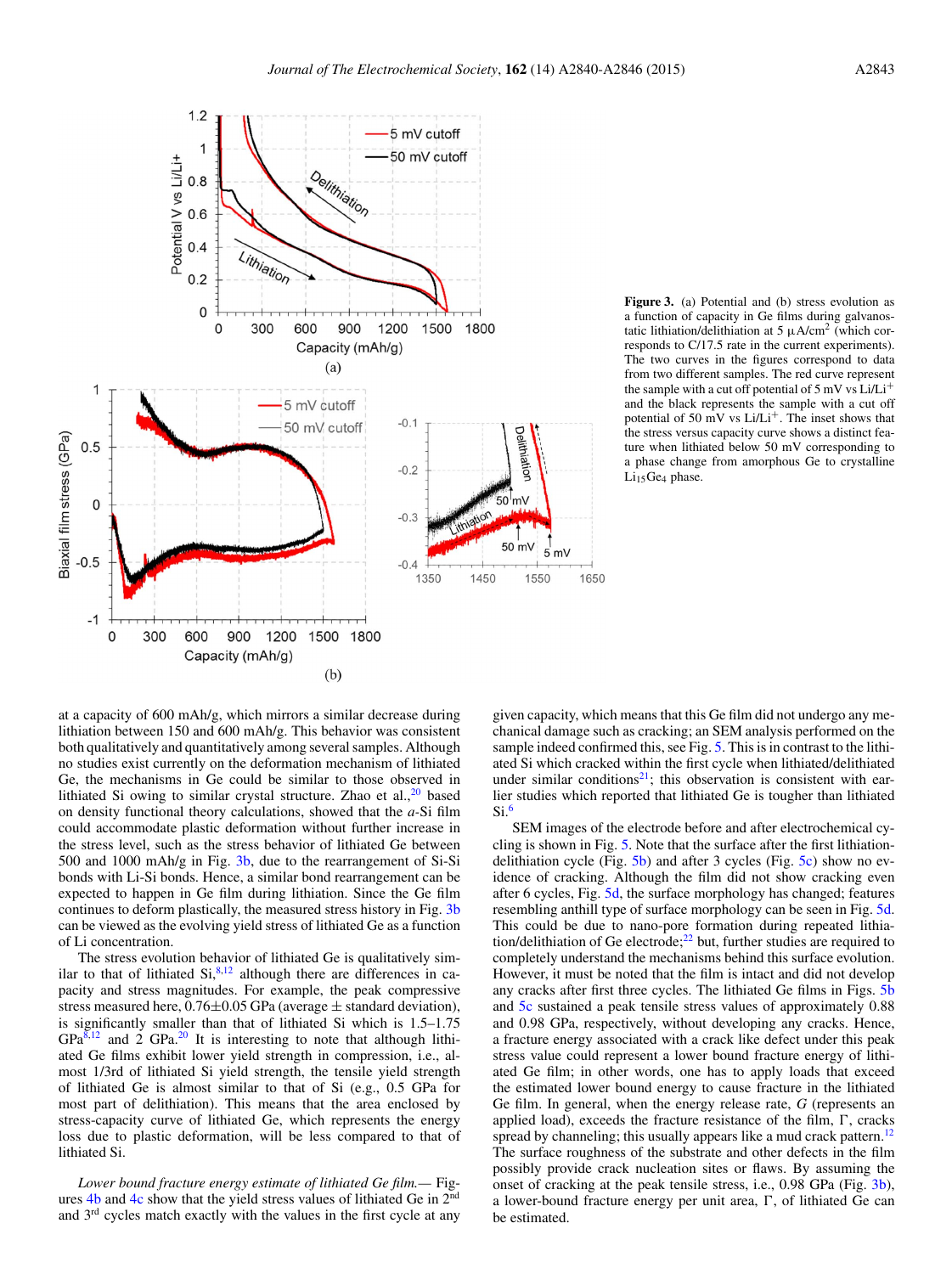<span id="page-4-0"></span>

Figure 4. Potential and stress evolution in lithiated Ge films as a function of (a,c) capacity and (b,d) time, respectively under galvanostatic cycling at C/17.5 rate.

Nakamura and Kamath<sup>23</sup> analyzed the problem of channel cracking in a film on an elastic substrate using a three-dimensional finite element method and showed that as soon as the flaw size reaches a value close to film thickness,  $t_f$ , the energy release rate becomes independent of crack length. Energy release rate for such a steady state

<span id="page-4-1"></span>

**Figure 5.** SEM images of (a) as prepared Ge thin film sample and (b) the film after one cycle of lithiation/delithiation (c) the film after 3 cycles, and (d) the film after several cycles. No cracks are visible after 3 to 6 cycles; however, the surface morphology of the film changed when subjected to more than 3 cycles, developing features that resemble anthills in (d).

channeling can be calculated by,  $24,25$  $24,25$ 

<span id="page-4-2"></span>
$$
G = \frac{\pi}{2} \frac{\left(1 - v_f^2\right) t_f \sigma_c^2}{E_f} g\left(\alpha, \beta\right), \tag{4}
$$

where  $v_f$ , and  $E_f$  are Poisson ratio and Young's modulus of the film, respectively.  $\sigma_c$  is the critical stress where channel cracks propagate (assumed to be the peak stress in Fig. [3b\)](#page-3-0), and the function *g* depends on the elastic mismatch between the film and substrate through Dundur's parameters α and β. According to Xia and Hutchinson<sup>[24](#page-6-23)</sup> and Beuth,<sup>25</sup> the dependence of function *g* on  $\beta$  can be neglected; for the film/substrate properties of Table [I,](#page-5-0)  $\alpha = -0.4$  and the function *g* attains a value of 1.0. By substituting in Eq. [4,](#page-4-2)  $t_f = 135$  nm, calculated according to Eq. [3](#page-2-0) at the peak tensile stress value of 0.98 GPa, and the Young's modulus value of the lithiated Ge (at 200 mAh/g)  $E_f = 29$  GPa, average fracture energy of lithiated Ge is calculated to be 5.3 J/m<sup>2</sup>. The Young's modulus value of lithiated Ge will change with lithium concentration; here the value at 200 mAh/g (corresponding to 0.98 GPa peak stress) is obtained by following the procedure similar to that of Sethuraman et al.,<sup>[26](#page-6-25)</sup> i.e., slope of red and green curves in Fig. [4c](#page-4-0) at the beginning of second and third cycle lithiation (linear response corresponding to elastic response) represents the biaxial modulus of the film at 200 mAh/g. An ongoing project is focused on the measurement of modulus as a function of lithium concentration which will be reported later. As expected, the estimated average lower bound fracture energy of lithiated Ge,  $5.3$  J/m<sup>2,</sup> is higher than the fracture energy of single crystal  $\text{Ge}^{27}$  (111) which is about  $1.75$  J/m<sup>2</sup>. In general, the ductile materials (such as lithiated Ge) have higher fracture resistance compared to brittle materials (such as pure single crystal Ge). However, it should be noted that the fracture energy obtained in this study is a first order estimate based on the assumptions behind stress measurements and volume expansion estimates. Nevertheless, the lower bound fracture energy of lithiated Si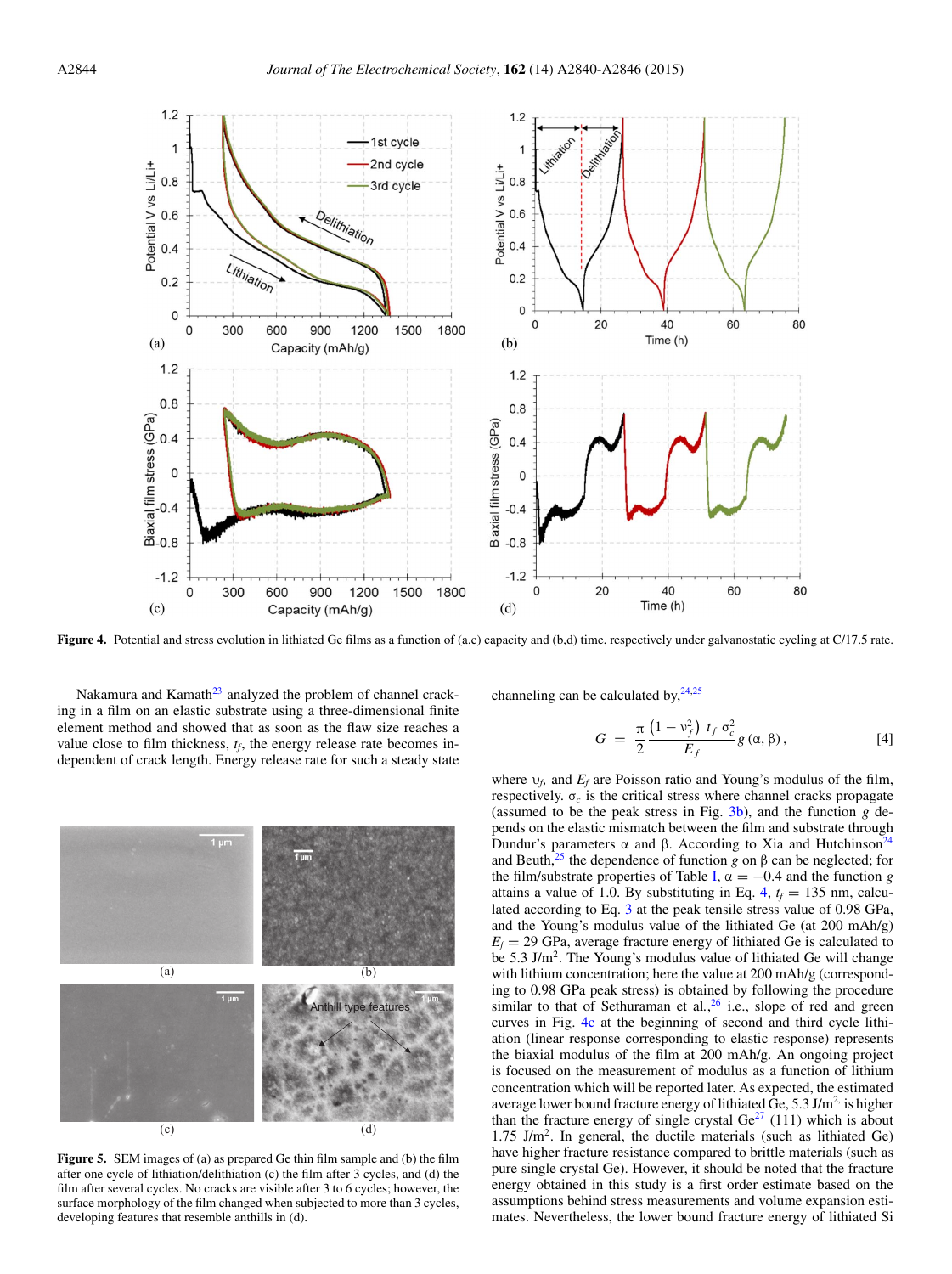| Material                                 | Young's Modulus<br>(GPa) | Poisson's Ratio  | <b>Remarks</b>                                                                                                                                                |
|------------------------------------------|--------------------------|------------------|---------------------------------------------------------------------------------------------------------------------------------------------------------------|
| Lithiated<br>Germanium (200<br>$mAh/g$ ) | 29                       | $0.26$ (assumed) | Obtained from the slope of<br>stress-strain (capacity) at the<br>beginning of $2nd$ cycle lithiation.<br>Procedure is similar to Sethuraman<br>et al. $^{26}$ |
| <b>Fused Silica</b>                      | 71                       | 0.16             | Ref. 16                                                                                                                                                       |

### <span id="page-5-0"></span>**Table I. Material properties used in the analysis.**

estimated with this approach<sup>[12](#page-6-11)</sup> was in good agreement with the reported values from a different study. $2<sup>1</sup>$  Hence, the estimates provided here can be expected to be reasonably close to actual values and will be helpful in designing fracture resistant Ge nanostructures for lithium-ion battery electrodes.

*Strain-rate sensitivity of lithiated Ge film.—* Yield (or flow) stress of a rate sensitive material depends on how fast the material is strained (or deformed). Witvrouw and Spaepen<sup>28</sup> have showed that amorphous Si and Ge films exhibit rate dependent behavior; hence, it is possible that the lithiated Ge could exhibit a rate dependent deformation behavior. Strain is a direct function of, lithium concentration in Ge, applied current; hence, a higher applied current is equivalent to a higher strain-rate loading on the electrode material. Nadimpalli et al.<sup>[29](#page-6-28)</sup> and Pharr et al*.* [30](#page-6-29) showed that lithiated Si is a rate-sensitive material and its stress at any given SOC is a function of not only lithium concentration but also charging rate. Fig. [6](#page-5-1) shows that the lithiated Ge also exhibits a rate-sensitive behavior. The Ge film was lithiated under galvanostatic conditions until the film starts to deform plastically and the applied current is varied in steps (i.e., from a rate of C/175 to C/17.5 and from C/17.5 to C/1.75) within a small change of capacity. The corresponding potential and stress response is depicted in Figs. [6a](#page-5-1) and [6b.](#page-5-1) Note from Fig. [6c](#page-5-1) that the stress increases from −0.55 to −0.61 GPa when current density was changed from 0.5 to 5  $\mu$ A/cm<sup>2</sup> and from −0.61 to −0.66 GPa when current density increased from 5 to 50 μA/cm<sup>2</sup>. This behavior was consistent among different samples. This suggests that depending on the rate of strain (or rate of charging) the stress levels could reach critical point leading to fracture which is consistent with recent reports on fracture of Ge pillars. For example, Lee et al.<sup>[7,](#page-6-6)[31](#page-6-30)</sup> have conducted experiments on Si and Ge nano-pillars of different sizes under different lithiation/delithiation rates and demonstrated that higher charging rates promoted fracture of nano-pillars.

<span id="page-5-1"></span>

**Figure 6.** (a) and (b) show potential and stress evolution, respectively, of Ge film during a galvanostatic lithiation/delithiation experiment where the current density was varied at a particular state of charge to study the rate sensitivity of lithiated Ge film. The inset (c) shows the detailed stress response to change in current density.